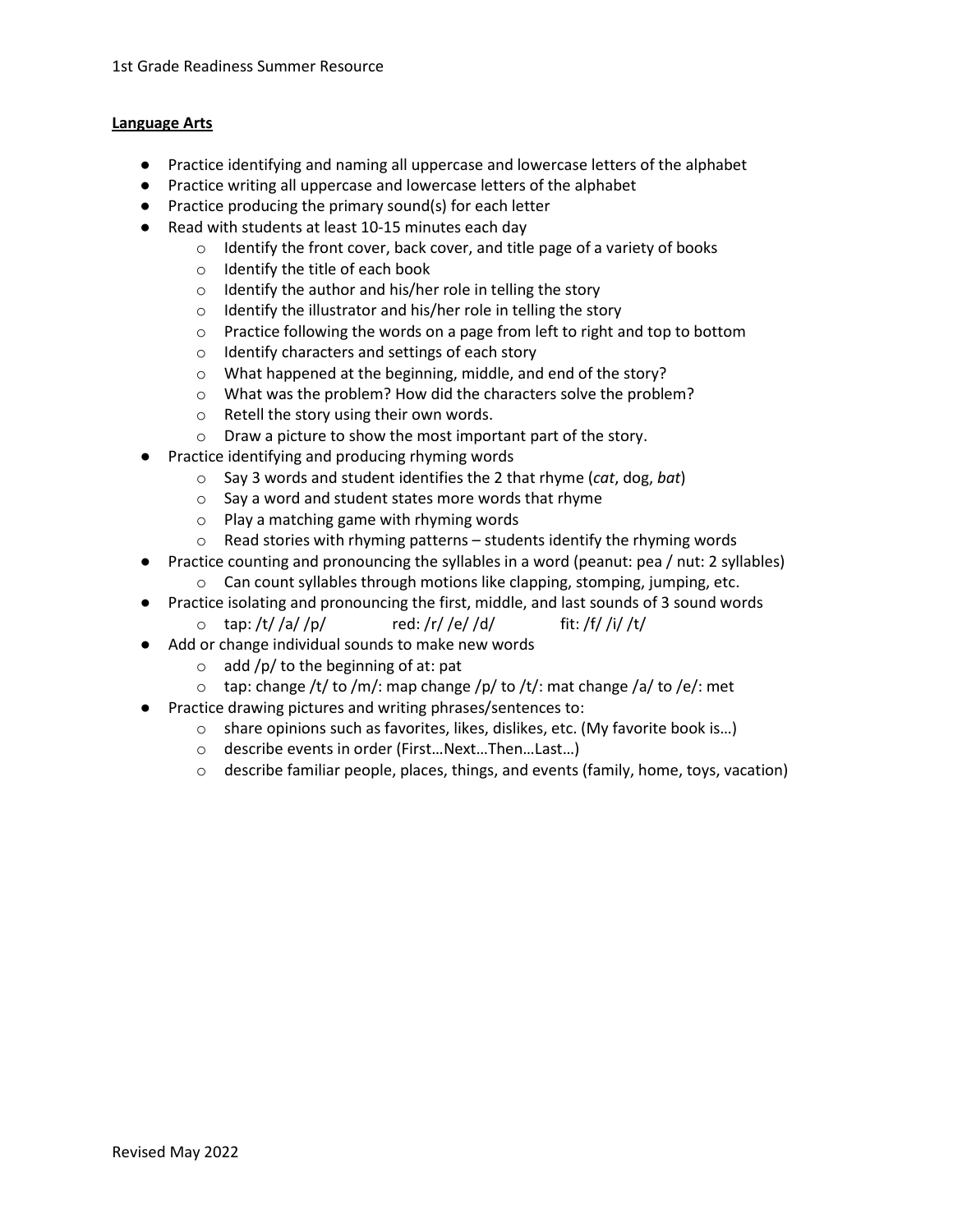## **Math**

- Practice identifying numbers 1-20
	- o On billboards as you're driving, in the grocery store, around the house, etc.
- Practice writing numbers 1-20
	- $\circ$  Tracing, writing in sand, creating with playdough, writing with pencil/crayon/marker etc.
- Represent numbers 1-20
	- $\circ$  Draw small pictures, place stickers, take a picture of that many objects, etc.
- Practice counting
	- o Oral counting by 1s and 10s to 100+
	- $\circ$  Counting objects with 1-to-1 correspondence to determine how many are in a group
- Compare objects in groups
	- o Which group has more? Which group has less?
- Compare numbers between 1 and 10 when shown written numerals
- Practice solving simple addition and subtraction number stories within 10
	- o Using small objects, fingers, drawings, acting it out, etc.
- Practicing breaking numbers less than or equal to 10 into pairs in more than one way
	- o Using small objects, fingers, drawings, etc.
	- $\circ$  For example: 10 can be broken down into  $-$  2+8, 3+7, 9+1
- Practice finding what number is needed to make 10 when given a number between 1 and 9
	- o Using small objects, fingers, drawings, etc.
	- o For example: if given 4, 6 more are needed to make a group of 10
- Practice making numbers 11-19 as a group of ten plus ones
	- o Using small objects or drawings
	- o For example: 16 is a group of 10 plus 6 ones
- Describe and compare objects
	- o short/shorter/shortest, long/longer/longest, heavy/heavier/heaviest etc.
- Sort objects into different groups using various categories
	- o Use buttons, small toys, plastic bottle caps, Legos, blocks, etc.
	- o Sort by color, shape, size, etc.
- Describe objects based on their position
	- o in front of, behind, above, next to, below, beside
- Identify/name shapes found around them
	- o at home, in nature, at the store, etc.
- Sort shapes: 2-dimensional or 3-dimensional
- Describe shapes
	- o How many sides? How many corners? Are all the sides the same length?
- Build/make/draw shapes
	- o Using playdough, sticks, Legos, paint, shaving cream, etc.
- Use small shapes to make larger shapes
	- o Use triangles to make a diamond, use shapes to form a house, etc.
- Practice measuring objects with nonstandard measuring tools such as paper clips, erasers, straws, etc.